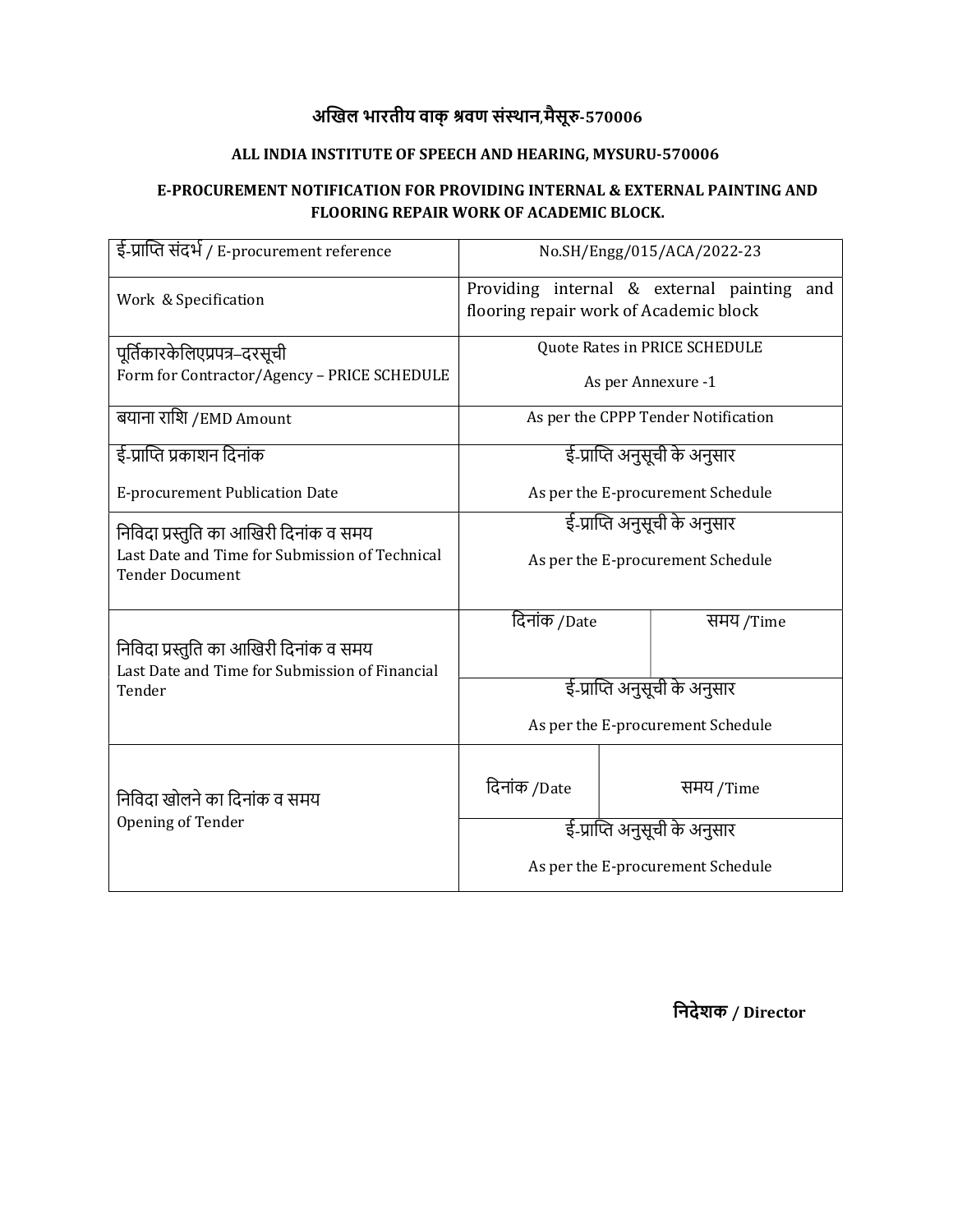# अखिल भारतीय वाक् श्रवण संस्थान,मैसूरु-570006

### ALL INDIA INSTITUITE OF SPEECH AND HEARING, MYSURU-570006

परिशिष्ट/ ANNEXURE-1

# दर सूची /PRICE SCHEDULE

सभी मदों के लिए विवरण सहित दर उद्धत करें /Quote rate for all items with description.

| क्रमांक        | वस्तु का नाम / विवरण                                                                                | मात्रा  | Unit | इकाई | <b>GST</b> | <b>Total Cost</b> |
|----------------|-----------------------------------------------------------------------------------------------------|---------|------|------|------------|-------------------|
| Sl. No         | Item Name / Description                                                                             | Qty     |      |      | $\%$       | in INR            |
|                |                                                                                                     |         |      | Unit |            | (Including        |
|                |                                                                                                     |         |      | rate |            | all taxes)        |
|                | Providing water proofer capable of bridging cracks                                                  |         |      |      |            |                   |
|                | up to 2mm in the Exposed Roof/wall surface (Dr.                                                     |         |      |      |            |                   |
|                | fixit agent) using Spray Applied Liquid Water                                                       |         |      |      |            |                   |
| $\mathbf{1}$   | proofer at the rate of 0.20 ltr/sqm. Primer &                                                       | 495.00  | Rmt  |      |            |                   |
|                | chemical mortar shall be applied before applying                                                    |         |      |      |            |                   |
|                | this spray liquid water proofer. The area shall be                                                  |         |      |      |            |                   |
|                | cleaned by high pressure water jet/wire bush or by                                                  |         |      |      |            |                   |
|                | mechanical means to make it free from loose                                                         |         |      |      |            |                   |
|                | Providing and finishing external wall in two coats                                                  |         |      |      |            |                   |
|                | with waterproof cement paint of approved brand                                                      |         |      |      |            |                   |
| $\overline{2}$ | (Asian or Berger paint) and shade to give an even<br>shade after thoroughly brooming the surface to |         |      |      |            |                   |
|                | remove all dirt and loose powdered material, free                                                   | 2430.00 | Sqm  |      |            |                   |
|                | from mortar drops and other foreign matter cost of                                                  |         |      |      |            |                   |
|                | materials, labour, complete as per specification.                                                   |         |      |      |            |                   |
|                | Providing and applying painting in two coats with                                                   |         |      |      |            |                   |
|                | plastic emulsion paint of approved brand (Asian or                                                  |         |      |      |            |                   |
|                | Berger paint) on wall surface to give an even                                                       |         |      |      |            |                   |
| 3              | approved shade after thoroughly brushing the                                                        | 4986.00 | Sqm  |      |            |                   |
|                | surface, free from mortar drops and other foreign                                                   |         |      |      |            |                   |
|                | matter including preparing the surface even and<br>sand paper smooth, cost of materials, labour,    |         |      |      |            |                   |
|                | complete as per specifications.                                                                     |         |      |      |            |                   |
|                |                                                                                                     |         |      |      |            |                   |
|                | Providing and fixing vitrified glazed tiles of<br>approved make, quality & colour of size           |         |      |      |            |                   |
|                | 600*600*10mm thick fixed on bed of 12mm thick                                                       |         |      |      |            |                   |
|                | cement mortar for flooring, skirting and joined                                                     |         |      |      |            |                   |
| $\overline{4}$ | with neat cement slurry mixed with pigment to                                                       | 85.50   | Sqm  |      |            |                   |
|                | mach shade of tiles; including providing spacers                                                    |         |      |      |            |                   |
|                | at required interval and removing stains,                                                           |         |      |      |            |                   |
|                | including cost of all materials, mortar, labour,                                                    |         |      |      |            |                   |
|                | etc., complete as per specification                                                                 |         |      |      |            |                   |
|                |                                                                                                     | Total   |      |      |            |                   |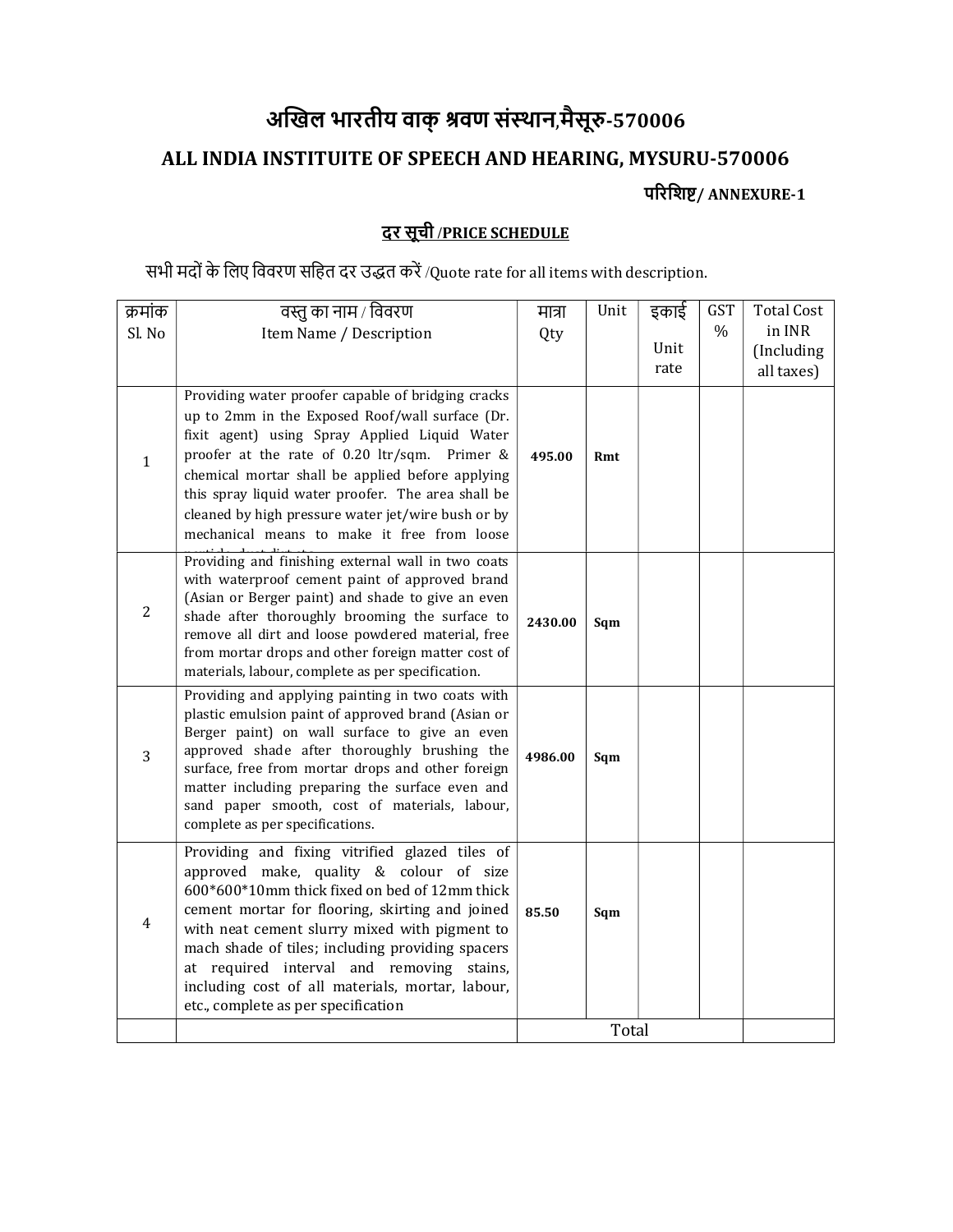शर्तें व निबंधन / Terms and Conditions: As per Annexure 2

Documents to be uploaded along with price schedule:

- 1) Copy of EMD [Paid DD]
- 2) Copy of GST
- 3) PAN CARD DETAILS
- 4) CPWD/KPWD CONTRACTOR'S REGISTRATION CERTIFICATE.
- 5) COPY OF SIMILAR WORK DONE CERTIFICATE FROM ANY GOVT. DEPARTMENTS/INSTITUTE/PSU IN THE LAST THREE YEARS.
- 6) COPY OF MSME CERTIFICATE EXEMPTION FOR EMD PAYMENT.

पूर्तिकार के हस्ताक्षर Signature of the Contractor/Agency नाम, पता और मोहर Name, Address and Seal

िनदेशक / Director